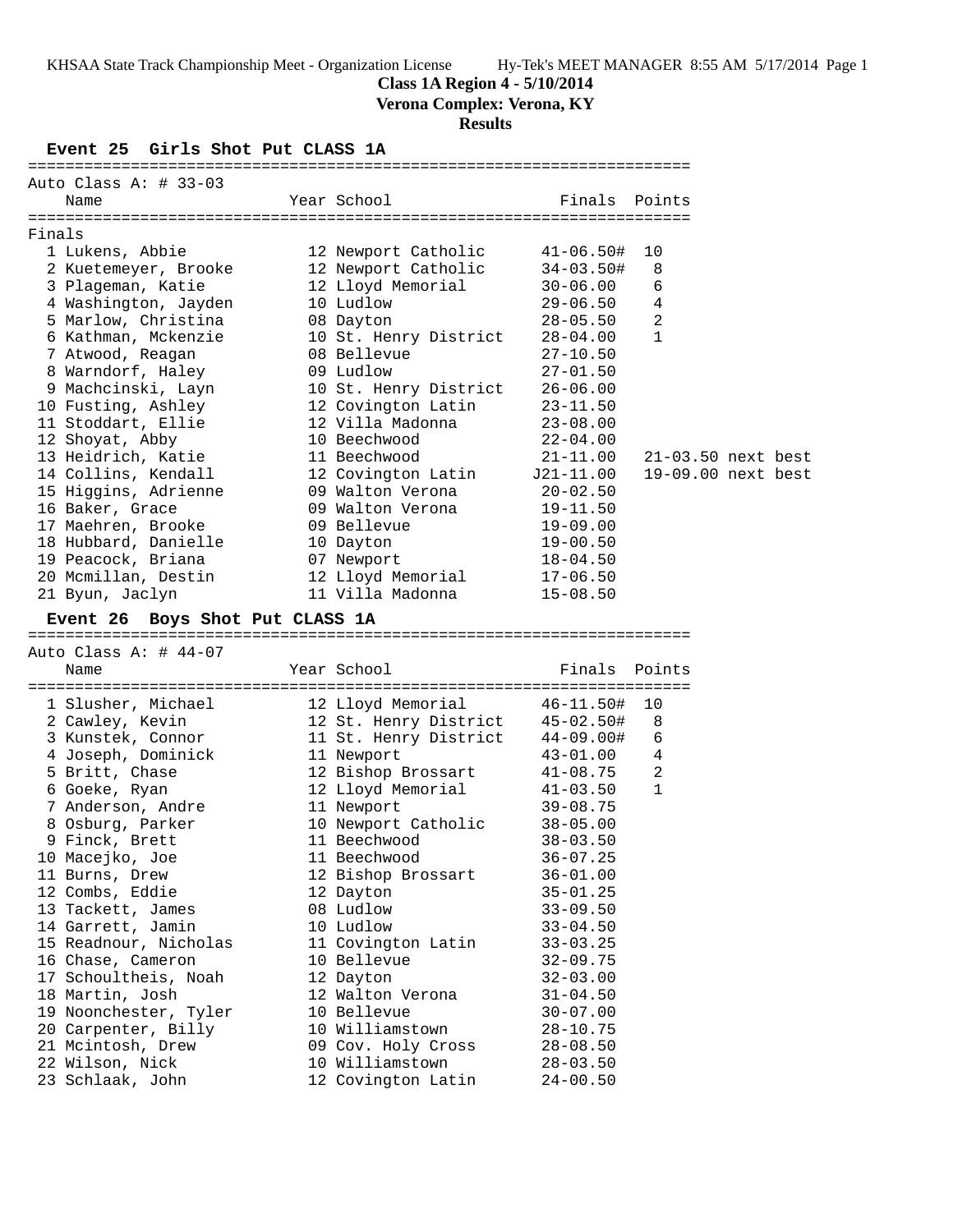**Class 1A Region 4 - 5/10/2014**

**Verona Complex: Verona, KY**

## **Results**

## **Event 27 Girls Discus Throw CLASS 1A**

| Auto Class A: $\#$ 103-00           |                       |              |                |
|-------------------------------------|-----------------------|--------------|----------------|
| Name                                | Year School           | Finals       | Points         |
|                                     |                       |              |                |
| 1 Lukens, Abbie                     | 12 Newport Catholic   | $111 - 11#$  | 10             |
| 2 Kuetemeyer, Brooke                | 12 Newport Catholic   | $106 - 07$ # | 8              |
| 3 Plageman, Katie                   | 12 Lloyd Memorial     | $88 - 02$    | 6              |
| 4 Howell, Kylie                     | 09 Ludlow             | 86-07        | 4              |
| 5 Machcinski, Layn                  | 10 St. Henry District | $82 - 00$    | 2              |
| 6 Warndorf, Haley                   | 09 Ludlow             | $78 - 10$    | $\mathbf{1}$   |
| 7 Maehren, Brooke                   | 09 Bellevue           | $73 - 02$    |                |
| 8 Atwood, Reagan                    | 08 Bellevue           | $68 - 05$    |                |
| 9 Baker, Grace                      | 09 Walton Verona      | $67 - 00$    |                |
| 10 Karas, Maggie                    | 10 St. Henry District | $65 - 11$    |                |
| 11 Marlow, Christina                | 08 Dayton             | $65 - 02$    |                |
| 12 Higgins, Adrienne                | 09 Walton Verona      | $63 - 07$    |                |
| 13 Collins, Kendall                 | 12 Covington Latin    | $63 - 05$    |                |
| 14 Shoyat, Abby                     | 10 Beechwood          | $58 - 06$    |                |
| 15 Lukens, Libby                    | 07 Dayton             | $58 - 04$    |                |
| 16 Stoddart, Ellie                  | 12 Villa Madonna      | $58 - 01$    |                |
| 17 Heidrich, Katie                  | 11 Beechwood          | $55 - 06$    |                |
| 18 Fusting, Ashley                  | 12 Covington Latin    | $55 - 03$    |                |
| 19 Peacock, Briana                  | 07 Newport            | $54 - 08$    |                |
| 20 Hostetter, Kimberly              | 10 Lloyd Memorial     | $47 - 00$    |                |
| 21 Byun, Jaclyn                     | 11 Villa Madonna      | $39 - 08$    |                |
|                                     |                       |              |                |
| Event 28 Boys Discus Throw CLASS 1A |                       |              |                |
|                                     |                       |              |                |
|                                     |                       |              |                |
| Auto Class A: # 133-05              |                       |              |                |
| Name                                | Year School           | Finals       | Points         |
|                                     |                       |              |                |
| 1 Joseph, Dominick                  | 11 Newport            | $128 - 09$   | 10             |
| 2 Slusher, Michael                  | 12 Lloyd Memorial     | $128 - 03$   | 8              |
| 3 Cawley, Kevin                     | 12 St. Henry District | 124-07       | 6              |
| 4 Anderson, Andre                   | 11 Newport            | 124-04       | 4              |
| 5 Twehues, Robby                    | 11 Bishop Brossart    | 124-02       | $\overline{a}$ |
| 6 Kunstek, Connor                   | 11 St. Henry District | 112-06       | $\mathbf{1}$   |
| 7 Combs, Eddie                      | 12 Dayton             | $110 - 04$   |                |
| 8 Osburg, Parker                    | 10 Newport Catholic   | $107 - 10$   |                |
| 9 Goeke, Ryan                       | 12 Lloyd Memorial     | 104-01       |                |
| 10 Berkemeyer, Evan                 | 11 Bishop Brossart    | $101 - 01$   |                |
| 11 Stratton, Josh                   | 12 Ludlow             | $95 - 05$    |                |
| 12 Martin, Josh                     | 12 Walton Verona      | $89 - 11$    |                |
| 13 Macejko, Joe                     | 11 Beechwood          | $88 - 02$    |                |
| 14 Noonchester, Tyler               | 10 Bellevue           | $84 - 03$    |                |
| 15 Garrett, Jamin                   | 10 Ludlow             | $82 - 06$    |                |
| 16 Finck, Brett                     | 11 Beechwood          | $80 - 10$    |                |
| 17 Chase, Cameron                   | 10 Bellevue           | $77 - 07$    |                |
| 18 Readnour, Nicholas               | 11 Covington Latin    | $77 - 00$    |                |
| 19 Mcintosh, Drew                   | 09 Cov. Holy Cross    | $76 - 07$    |                |
| 20 Carpenter, Billy                 | 10 Williamstown       | $65 - 02$    |                |
| 21 Schlaak, John<br>22 Wilson, Nick | 12 Covington Latin    | $61 - 07$    |                |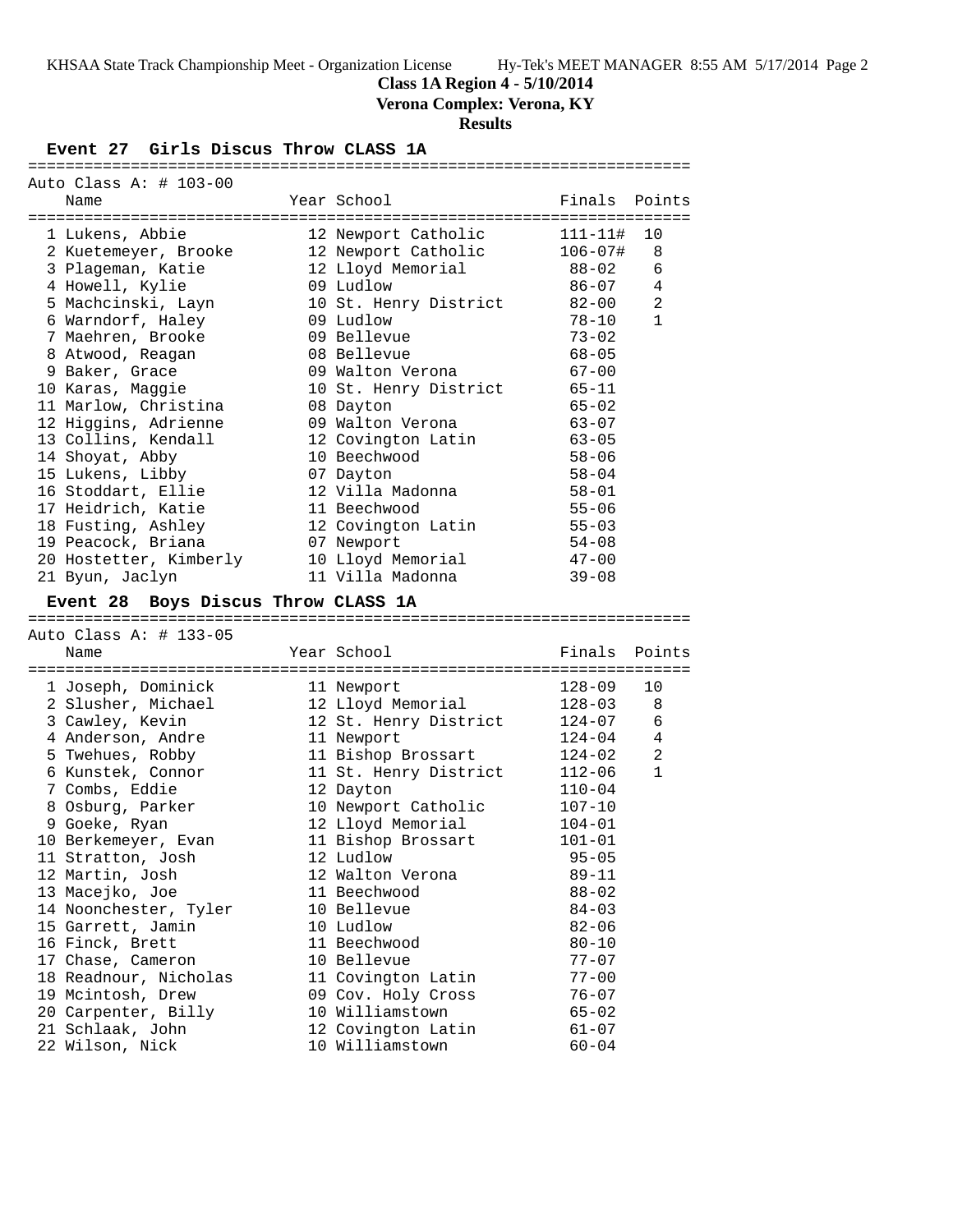**Class 1A Region 4 - 5/10/2014**

**Verona Complex: Verona, KY**

## **Results**

#### **Event 29 Girls Long Jump CLASS 1A**

| Auto Class A: $\#$ 16-00<br>Name | Year School           | Finals Points |                |
|----------------------------------|-----------------------|---------------|----------------|
| 1 Schadler, Olivia               | 11 Newport Catholic   | 16-00.00#     | 10             |
| 2 Colosimo, Sophie               | 10 Beechwood          | 15-10.00      | 8              |
| 3 Eltzroth, Celia                | 12 St. Henry District | $15 - 09.50$  | 6              |
| 4 Mullikan, Shelby               | 12 Walton Verona      | 15-07.50      | $\overline{4}$ |
| 5 Martin, Alicia                 | 12 Bishop Brossart    | 15-06.50      | 2              |
| 6 Munzer, Kathy                  | 12 St. Henry District | $15 - 06.00$  | $\mathbf{1}$   |
| 7 Dixon, Danielle                | 11 Walton Verona      | $14 - 04.50$  |                |
| 8 Seibert, Mikayla               | 11 Newport Catholic   | $14 - 04.00$  |                |
| 9 Cox, Sarah                     | 11 Cov. Holy Cross    | $13 - 10.00$  |                |
| 10 Monaco, Megan                 | 12 Lloyd Memorial     | $13 - 01.00$  |                |
| 11 Frantz, Lillian               | 12 Cov. Holy Cross    | $12 - 07.50$  |                |
| 12 Peacock, Briana               | 07 Newport            | $11 - 10.00$  |                |
|                                  |                       |               |                |

### **Event 30 Boys Long Jump CLASS 1A**

======================================================================= Auto Class A:  $\#$  20-06 Name Year School Finals Points

| nallic               | TEAT PCHOOT           | L THATP        | PUILLS       |
|----------------------|-----------------------|----------------|--------------|
| 1 Berkemeyer, Drew   | 12 Bishop Brossart    | $20 - 05.25$   | 10           |
| 2 Crook, Clark       | 10 Walton Verona      | $20 - 04.00$ 8 |              |
| 3 Smith, Scott       | 11 Walton Verona      | 19-08.75       | 6            |
| 4 Stanley, Jashawn   | 12 Newport            | 19-08.25       | 4            |
| 5 Roberts, Gabe      | 11 Bishop Brossart    | 19-04.25       | 2            |
| 6 Cole, Zach         | 12 Ludlow             | 18-11.50       | $\mathbf{1}$ |
| 7 Gillcrist, Joe     | 11 St. Henry District | $18 - 06.50$   |              |
| 8 Fifer, Mike        | 11 Lloyd Memorial     | $18 - 04.25$   |              |
| 9 Lewis, Michael     | 12 Newport            | $18 - 02.00$   |              |
| 10 Swope, Zach       | 10 Newport Catholic   | $18 - 00.75$   |              |
| 11 Wallenhorst, Paul | 10 St. Henry District | $17 - 11.00$   |              |
| 12 Stephenson, Blake | 11 Bellevue           | $17 - 10.00$   |              |
| 13 Durham, Justin    | 09 Lloyd Memorial     | $17 - 03.25$   |              |
| 14 Clary, Jacob      | 09 Ludlow             | $16 - 04.75$   |              |
| 15 Ostertag, Joel    | 10 Williamstown       | $15 - 08.00$   |              |
| 16 Gordon, Austin    | 12 Williamstown       | $15 - 01.75$   |              |
| 17 Erdman, Eddie     | 07 Beechwood          | $14 - 04.50$   |              |
| 18 Roberts, Gabe     | 08 Dayton             | $14 - 03.50$   |              |
| -- Covey, Kenneth    | 10 Cov. Holy Cross    | ND             |              |
|                      |                       |                |              |

## **Event 31 Girls Triple Jump CLASS 1A**

Auto Class A: # 33-10

=======================================================================

| Name                                     | Year School                         | Finals Points                  |                |
|------------------------------------------|-------------------------------------|--------------------------------|----------------|
| 1 Eltzroth, Celia                        | 12 St. Henry District               | $35 - 09.50$ #                 | 10             |
| 2 Schadler, Olivia<br>3 Colosimo, Sophie | 11 Newport Catholic<br>10 Beechwood | $34 - 00.50$ #<br>$33 - 09.50$ | 8<br>6         |
| 4 Mullikan, Shelby                       | 12 Walton Verona                    | $33 - 09.00$                   | 4              |
| 5 Brown, Suzi                            | 12 Bishop Brossart                  | $32 - 11.50$                   | $\mathfrak{D}$ |
| 6 Davenport, Ansley                      | 10 Newport Catholic                 | $32 - 06.50$                   |                |
| 7 Munzer, Kathy                          | 12 St. Henry District               | $31 - 04.00$                   |                |
| 8 Weibel, Taylor                         | 12 Beechwood                        | $29 - 07.50$                   |                |
| 9 Monaco, Megan                          | 12 Lloyd Memorial                   | $26 - 10.50$                   |                |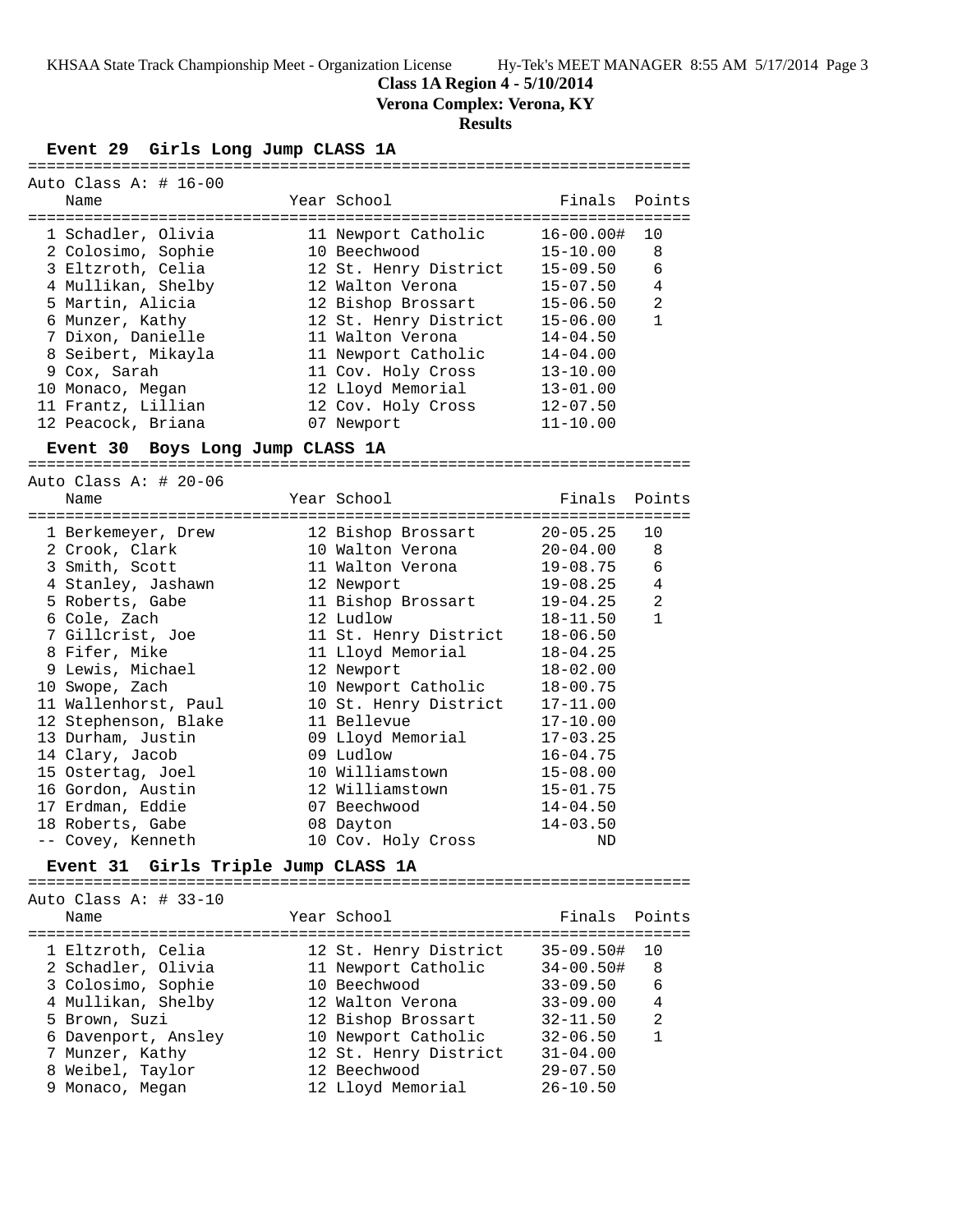**Class 1A Region 4 - 5/10/2014**

**Verona Complex: Verona, KY**

#### **Results**

## **....Event 31 Girls Triple Jump CLASS 1A**

| 10 Voorhees, Jessica | 12 Villa Madonna  | 25-01.00 |
|----------------------|-------------------|----------|
| -- Green, Shelby     | 12 Lloyd Memorial | ND       |

## **Event 32 Boys Triple Jump CLASS 1A**

=======================================================================

| Auto Class A: $\#$ 42-00 |                       |               |              |
|--------------------------|-----------------------|---------------|--------------|
| Name                     | Year School           | Finals Points |              |
|                          |                       |               |              |
| 1 Berkemeyer, Drew       | 12 Bishop Brossart    | 42-02.00#     | 10           |
| 2 Wallenhorst, Paul      | 10 St. Henry District | $41 - 00.25$  | 8            |
| 3 Roberts, Gabe          | 11 Bishop Brossart    | $40 - 11.50$  | 6            |
| 4 Stanley, Jashawn       | 12 Newport            | $40 - 01.00$  | 4            |
| 5 Smith, Scott           | 11 Walton Verona      | $39 - 07.50$  | 2            |
| 6 Riddle, Zack           | 11 Lloyd Memorial     | $36 - 07.50$  | $\mathbf{1}$ |
| 7 Barbara, Ben           | 11 Newport Catholic   | $36 - 07.25$  |              |
| 8 Lewis, Michael         | 12 Newport            | $35 - 11.75$  |              |
| 9 Gillcrist, Joe         | 11 St. Henry District | $35 - 07.75$  |              |
| 10 Swope, Zach           | 10 Newport Catholic   | $35 - 01.00$  |              |
| 11 Fifer, Mike           | 11 Lloyd Memorial     | $34 - 08.50$  |              |
| 12 Boucher, Nick         | 11 Villa Madonna      | $33 - 11.00$  |              |

#### **Event 33 Girls High Jump CLASS 1A**

=======================================================================

| Year School           | Finals Points |                                     |
|-----------------------|---------------|-------------------------------------|
|                       |               |                                     |
| 09 St. Henry District | $5 - 00.00$ # | 10                                  |
| 10 Ludlow             | 4-10.00#      | o - 2 prev misses<br>-8             |
| 11 Newport Catholic   | J4-10.00#     | xo - 0 prev misses<br>4             |
| 10 St. Henry District | $J4 - 10.00#$ | $xo - 0$ prev misses<br>4           |
| 11 Cov. Holy Cross    | $J4-10.00#$   | $xo - 0$ prev misses<br>4           |
| 11 Newport Catholic   | $J4 - 10.00#$ | xxo - 6 prev misses<br>$\mathbf{1}$ |
| 12 Villa Madonna      | $4 - 08.00$   | $o - 0$ prev misses                 |
| 08 Walton Verona      | $4 - 08.00$   | $o - 0$ prev misses                 |
| 10 Walton Verona      | J4-08.00      | $xo - 2 prev$ misses                |
| 12 Beechwood          | $4 - 04.00$   | o - 0 prev misses                   |
| 12 Ludlow             | $J4 - 04.00$  | $xo - 1 prev miss$                  |
| 12 Lloyd Memorial     | $J4 - 04.00$  | $xxo - 0$ prev misses               |
| 10 Beechwood          | $4 - 02.00$   |                                     |
|                       |               |                                     |

### **Event 34 Boys High Jump CLASS 1A**

Auto Class A: # 6-00

=======================================================================

| Name                                                                                                                                                       |                                            | Year School                                                                                                                                                                                                          |                                                                                                                          | Finals Points                     |                                                                                                                                   |
|------------------------------------------------------------------------------------------------------------------------------------------------------------|--------------------------------------------|----------------------------------------------------------------------------------------------------------------------------------------------------------------------------------------------------------------------|--------------------------------------------------------------------------------------------------------------------------|-----------------------------------|-----------------------------------------------------------------------------------------------------------------------------------|
| 1 Riddle, Zack<br>2 Evans, Jaquan<br>4 Gillcrist, Joe<br>5 Lewis, Michael<br>7 Johnson, Nick<br>8 Roberts, Gabe<br>-- Cetrulo, Frank<br>-- Anderson, Brian | 3 Girlinghouse, Bl<br>6 Hutchinson, Dustin | 11 Lloyd Memorial<br>11 Lloyd Memorial<br>11 St. Henry District<br>11 St. Henry District<br>12 Newport<br>11 Walton Verona<br>12 Newport Catholic<br>11 Bishop Brossart<br>10 Bishop Brossart<br>10 Newport Catholic | $5 - 08.00$<br>J5-08.00<br>$5 - 06.00$<br>$5 - 04.00$<br>$J5 - 04.00$<br>J5-04.00<br>J5-04.00<br>$5 - 02.00$<br>ΝH<br>ΝH | 10<br>8<br>6<br>4<br>$\mathbf{1}$ | o - 0 prev misses<br>xo - 4 prev misses<br>o - 0 prev misses<br>$2 \circ -1$ prev miss<br>o - 2 prev misses<br>xo - 3 prev misses |
|                                                                                                                                                            |                                            |                                                                                                                                                                                                                      |                                                                                                                          |                                   |                                                                                                                                   |